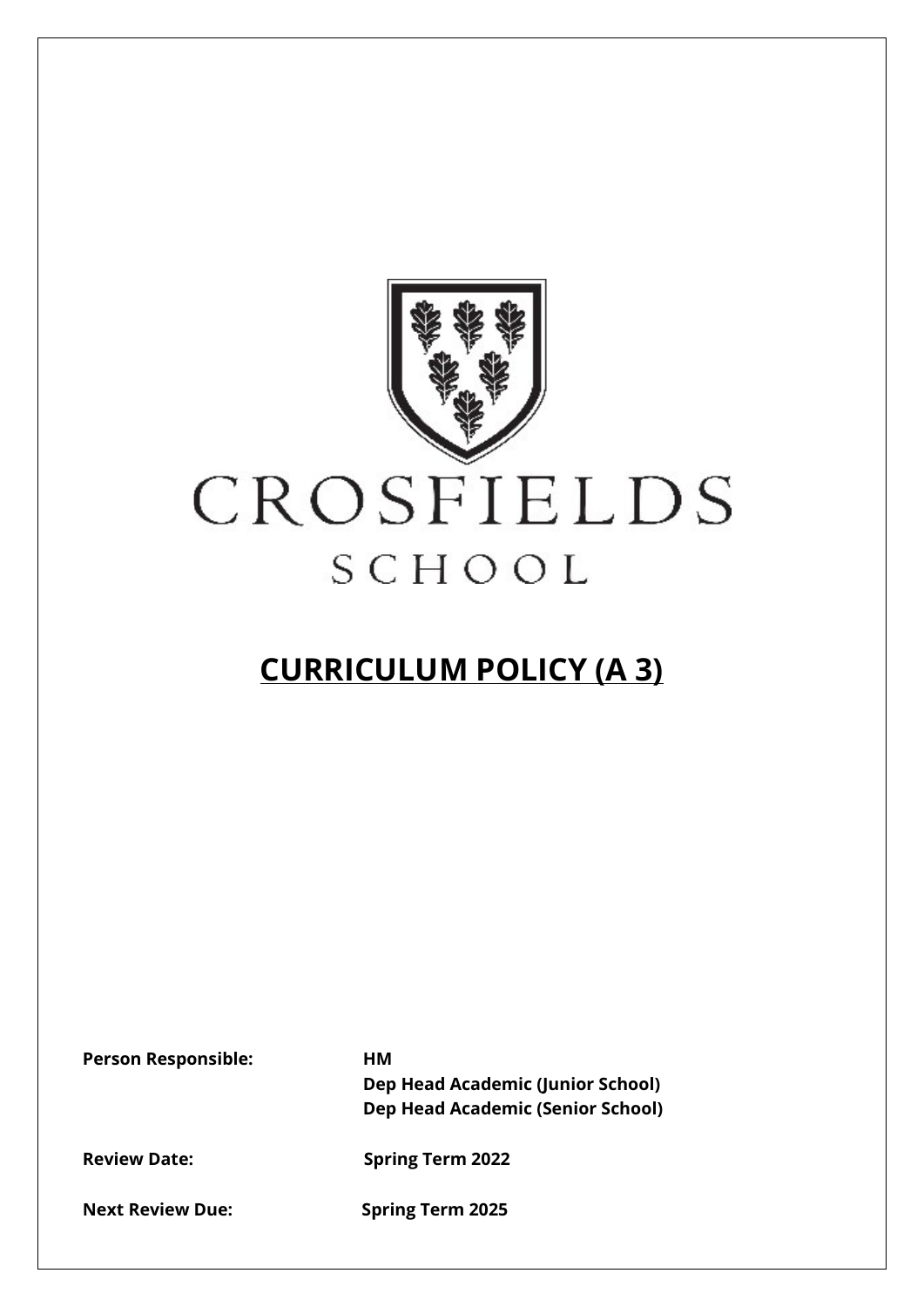## **Reference Documents/Websites: EYFS Policy SEND Policy (A17) PSHE Policy and Scheme of Work Mission, Aims and Objectives**

Crosfields aims to provide a curriculum for all its pupils and students, based on equal opportunities and high standards; offering breadth, balance, coherence, differentiation and progression. The curriculum is designed to help all pupils and students maximise their individual academic potential, exploit their talents to the full, enabling them to leave Crosfields prepared to face the challenges in and adult life.

In planning the curriculum, staff will:

- Ensure children develop the essential skills to become independent and critical thinkers.
- Seek to offer appropriate experiences beyond the statutory requirement which reflect the broader curriculum,
- Encourage teachers to inspire children with an enthusiasm and commitment to lifelong learning.
- Provide opportunities for teachers to be innovative and for children to develop creativity.

The school curriculum will:

- Provide a broad and balanced education, which prepares for national assessments and give children the confidence to achieve success in their adult lives.
- Provide personal, social and health education which reflects the school's aims and ethos, appropriate careers guidance and prepare pupils and students for life in British Society.
- Enable children to become effective learners by developing critical and independent learning skills.
- To provide children with experience in linguistic, mathematical, scientific, technological, human, and social, physical and aesthetic and creative education.
- Allow pupils and students to acquire and develop skills in speaking, listening, literacy and numeracy.
- Incorporate regular assessment and reporting as detailed separately in the school policy.
- Provide appropriate subject matter for all ages and aptitudes of children to allow all groups to learn and make progress (including those with special educational needs, disabilities or whose first language is not English)

## **Breadth**

Breadth will allow pupils and students contact with different elements of learning – knowledge, concepts, skills and attitudes – and the different areas of learning – aesthetic, creative, human and social, linguistic and literary, mathematical, moral, physical, scientific, spiritual and technological.

## **Coherence**